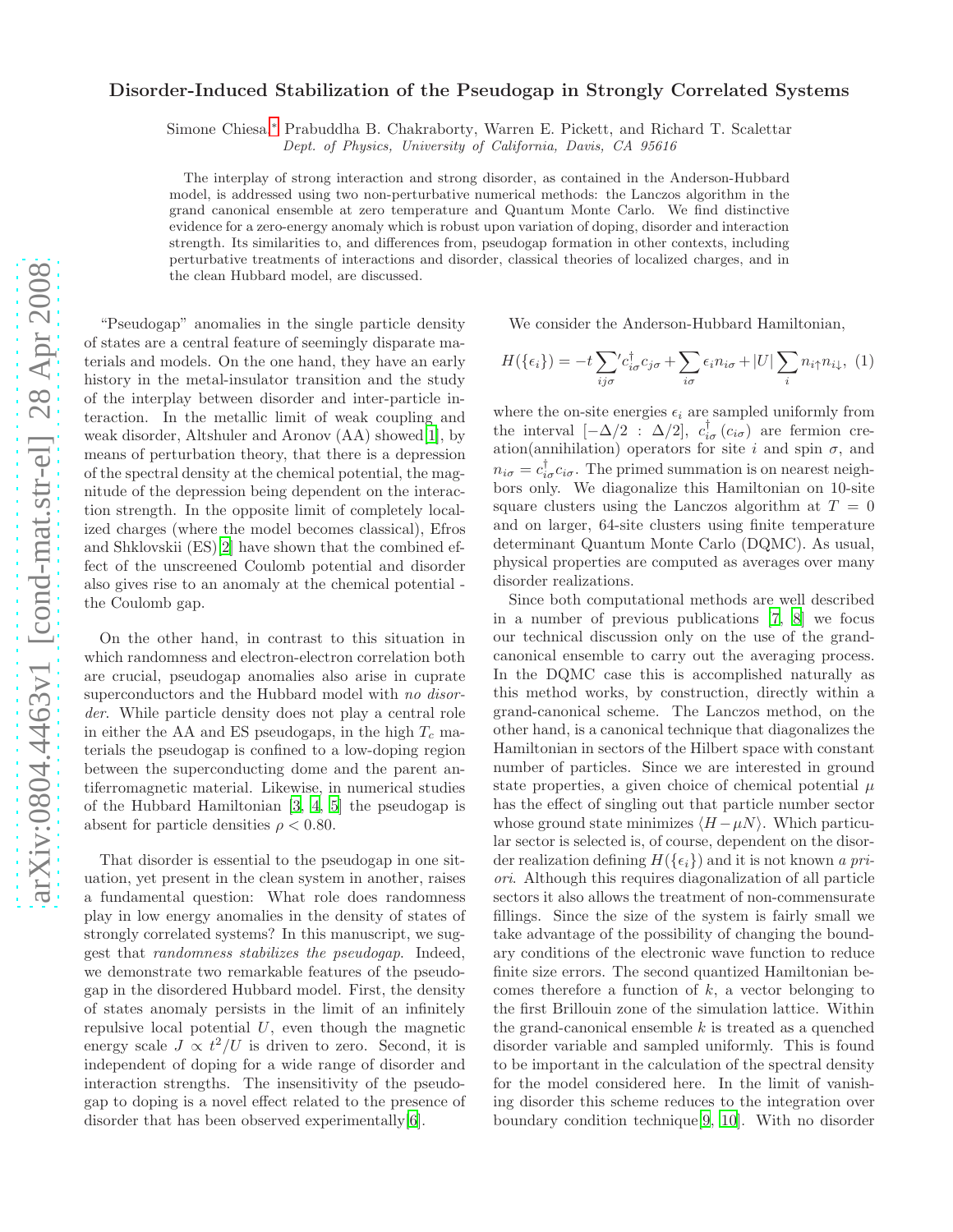

<span id="page-1-1"></span>FIG. 1: Evolution of the local spectral density,  $A(\omega)$ , at  $\rho = 1$ for  $U = 8$  as a function of  $\Delta$ . Left panel:  $\Delta \leq U$ . The Mott gap evident for  $\Delta = 0$  and 4 is partially filled in as the randomness increases, so that the value at the Fermi surface,  $A(\omega = 0)$ , becomes finite at  $\Delta = U$ . <u>Right panel:</u>  $\Delta > U$ . A pseudogap survives even for large randomness. The spectra are the average of 1000 independent disorder realizations.

and no interaction one recovers the exact spectral density in the thermodynamic limit.

We argue that the density of states obtained on the cluster sizes used here is relevant both because of the restoration of the thermodynamic limit by boundary condition averaging, and because finite size errors become increasingly small in the strong disorder case on which we focus. It is also worth noting that, unlike studies of other phenomena like long range magnetic or superconducting order in the Hubbard Hamiltonian, which critically rely on finite size scaling on large lattices, the density of states is less sensitive to system size. The AA calculation provides a particularly clear example of this statement as the zero-energy anomaly was predicted using a class of diagrams that failed to capture localization.

The disorder-averaged spectral density is given by

$$
A(\omega) = \frac{1}{N_s} \sum_{i=1}^{N_s} \frac{1}{\Delta \Omega_{\text{BZ}}} \int dk \, d\epsilon \, A_i(k, \{\epsilon_i\}, \omega) \tag{2}
$$

where  $N_s$  and  $\Omega_{\text{BZ}}$  are, respectively, the number of sites and the volume of the Brillouin zone and the fermion addition part of  $A_i(k, \{\epsilon_i\}, \omega)$  is defined as

<span id="page-1-0"></span>
$$
A_i(k, \{\epsilon_i\}, \omega) = -\frac{1}{\pi} \text{Im} \left\langle c_i \frac{1}{\omega - H + E_0 + i\eta} c_i^{\dagger} \right\rangle \tag{3}
$$

and computed using the continued fraction algorithm of Haydock et al.[\[11\]](#page-3-11). The electron subtraction spectrum is obtained analogously by interchanging  $c_i$  and  $c_i^{\dagger}$ . In Eq. [3](#page-1-0)  $E_0$  is the ground state energy of  $H \equiv H(k, {\epsilon_i})$ and  $\eta$  is a small real parameter giving the broadening



<span id="page-1-2"></span>FIG. 2: Evolution of the local spectral density away from half-filling (no Mott gap at  $\Delta = 0$ ). Left panel:  $A(\omega)$  as a function of  $\Delta$ .  $\Delta$  ranges from well below U to well above. The dip in  $A(\omega)$  at  $\omega = 0$  becomes deeper as  $\Delta$  increases. In the clean limit  $\Delta = 0$  we observe no pseudogap this far from half-filling, in agreement with [\[3](#page-3-3), [4,](#page-3-4) [5](#page-3-5)]. Right panel: DQMC results on a  $8x8=64$  site lattice at  $T = t/6$  averaging over 64 disorder realizations. The scale (width) of the pseudogap is largely independent of doping. For  $\rho = 0.6$  the 10-site Lanczos result is also reported. Despite the different cluster size the agreement between the two techniques is excellent.

of the  $\delta$  functions constituting the spectrum.  $A(\omega)$  is directly measured in tunneling spectroscopy, photoemission and inverse photoemission experiments. Since disorder averaging restores particle-hole symmetry, it suffices to consider the evolution of  $A(\omega)$  at densities  $\rho \leq 1$ . In DQMC,  $A(\omega)$  is obtained by a maximum entropy analytic continuation of the imaginary time Green's function [\[12](#page-3-12)] computed using periodic boundary conditions  $(k = 0)$ .

There are three different independent parameters  $(t)$ sets the unit of energy) that we examine when analyzing the spectral densitiy: the interaction  $U$ , the disorder  $\Delta$  and the doping  $\rho$ . We start by considering the dependence on  $\Delta$  for the half-filled case and constant  $U = 8$ . On increasing  $\Delta$ , for  $\Delta < U$ , the Mott gap present at  $\Delta = 0$  is gradually filled in, and the evolution of the spectral density follows the expected trend (see left panel of Fig. [1\)](#page-1-1). For  $\Delta > U$  one might expect the residual dip to disappear completely, at least at large enough disorder, but this is not what is found numerically. The right panel of Fig. [1](#page-1-1) shows the behavior for  $\Delta = 10, 12, 14, 16$ : Increasing the disorder above  $\Delta = U$ leaves a residual pseudogap independent of the disorder strength. There is a sharpness in the behavior of  $A(\omega)$  at small  $\omega$  which suggests that the anomaly could be nonanalytic at  $T = 0$ . However, finite size rounding prevent a precise characterization of this feature.

The appearance of a pseudogap is remarkably different from what is found using dynamical mean field theory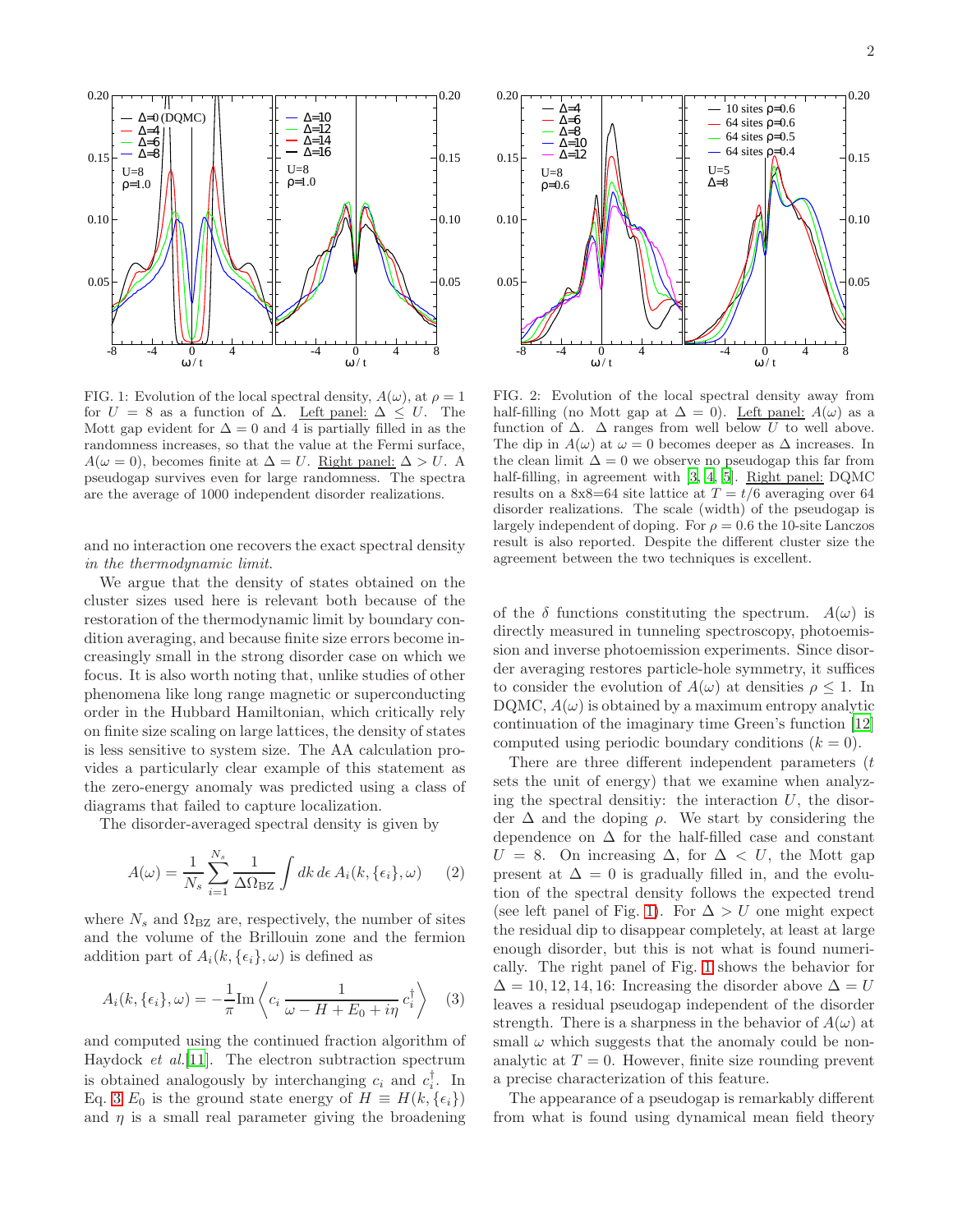

<span id="page-2-0"></span>FIG. 3: Scaling of the pseudogap as a function of interaction and hopping. The key observation is that the pseudogap is unchanged when U increases from  $U = 8$  to  $U = 16$  (left panel), and hence the antiferromagnetic exchange  $J$  is halved, but has a width which is proportional to  $t$  (right panel). The shifting in the third data set is done so as to make the two minima, for  $U = 8$  and  $U = 16$ , coincide. In the last data set the energy axis was rescaled by a factor of two.

(DMFT) in a similar range of parameters[\[13\]](#page-3-13) for the same Hamiltonian. DMFT predicts, at least in the Hubbard-I approximation [\[13\]](#page-3-13), that  $A(\omega)$  evolves smoothly as the energy crosses the chemical potential, with no pseudogap. This indicates that the anomaly is likely to be determined by non-local, short-ranged correlations and connected to reduced dimensionality.

Let us now move to the incommensurate filling  $\rho = 0.6$ , where there is no Mott gap.  $A(\omega)$  is plotted in Fig. [2.](#page-1-2) A pseudogap is now evident at all disorder strengths. For  $\Delta > U$  it behaves as for the  $\rho = 1$  case and saturates for strong enough disorder. In the  $\Delta < U$  regime the pseudogap gets deeper with increasing disorder but its width remains largely unchanged. In contrast, the depth of the pseudogap which develops out of the Mott phase at  $\rho = 1$  decreases as  $\Delta$  increases[\[17\]](#page-4-0). Such a difference is not surprising since, at  $\rho = 1$ , there is a cross-over from a  $U > \Delta$  regime, dominated by the Mott-gap scale to the  $\Delta > U$  regime characterized by the pseudogap scale. On the other hand, away from half filling, the pseudogap scale is always the leading instability and continues to persist in the highly disordered regime. It remains unclear why the depth of the pseudogap saturates instead of moving monotonically to 0 as  $\Delta$  increases. Certainly the behavior of the anomaly away from half-filling makes evident that the naive picture in which the effect of disorder is only to smear the spectral density is inappropriate.

We have carefully studied the doping dependence of the pseudogap, especially since in the clean model it is present only for small doping. In contrast, for  $\Delta = 10$ 

and  $U = 8$  the spectral density shows a nearly universal pseudogap:  $A(\omega)$  for  $\rho = 0.6-1.0$  coincide over the entire pseudogap region. This feature persists in the  $\Delta \leq U$ regime as soon as the system is sufficiently away from the Mott-gap dominated regime. Typically, at  $\rho = 0.9$ , a distinct dip at  $\omega = 0$  is seen at all disorder strengths considered in this work. At densities  $\rho \leq 0.6$  and  $U \leq 5$ the sign problem in the DQMC method is mild and does not prohibit obtaining accurate spectral functions [\[18\]](#page-4-1). The agreement between the two numerical techniques at  $\rho = 0.6$  and  $\Delta = 8$  (see right panel of Fig[.2\)](#page-1-2) is excellent and gives a firmer basis to our speculations on the irrelevance of the cluster size that was exactly diagonalized. DQMC results from  $\rho = 0.6$  to  $\rho = 0.4$  also confirms the stability of the pseudogap under doping. That strong disorder can stabilize the pseudogap was also observed experimentally[\[6](#page-3-6)] in a conductivity study of YBCO samples where Cu was substituted with Zn. The  $T - \rho$  phase diagram of this heavily disordered system shows a flat pseudogap crossover line in agreement with our finding of a doping-independent pseudogap energy scale.

That variation in  $\Delta$  or  $\rho$  both leave the anomaly unchanged can be understood as follows. Consider, for instance, the half-filled case with  $t = 0$  and  $\Delta > U$  in which a finite fraction of the sites remains empty. When  $t \neq 0$ , electrons lower their energy by delocalizing on neighboring empty sites, regardless of the overall density, as the physics is primarily local. The effect of doping does not alter this situation but merely shifts the "action" on the new set of sites lying close to  $\mu$ . Although the details of the effect of  $t$  are ultimately responsible for the formation of the pseudogap, one can see that if the pseudogap forms and is stable upon variation in disorder then it follows that the same anomaly forms and is stable upon variation of doping.

The distinctive feature of the strongly disordered Anderson-Hubbard Hamiltonian is that particle localization occurs independently of the doping level. In the non-disordered case, localization is induced by correlation and gradually disappears as the density moves away from half-filling. Despite this different doping dependence, there are similarities with the ordered case that point to a common localization-related origin of the pseudogap. We found that the pseudogap scale is independent of U for very large U with  $A(\omega = \mu) > 0$  at any finite doping. To make this point more quantitative we show the  $U = 8$  and  $U = 16$  pseudogaps in the left panel of Fig. [3](#page-2-0) at the common disorder strength  $\Delta = 8$ . One can see that, apart from a deepening of  $A(\omega)$  with increasing U, the pseudogap scale is essentially unchanged. Independence of the pseudogap from U and  $\Delta$  in the strongly disordered and strongly interacting regime leaves  $t$  as the only energy scale relevant to the pseudogap phenomenon. Indeed, halving t (right panel of Fig[.3\)](#page-2-0) induces an almost linear reduction on the energy scale characterizing the anomaly. This suggests a kinetic mechanism for pseudo-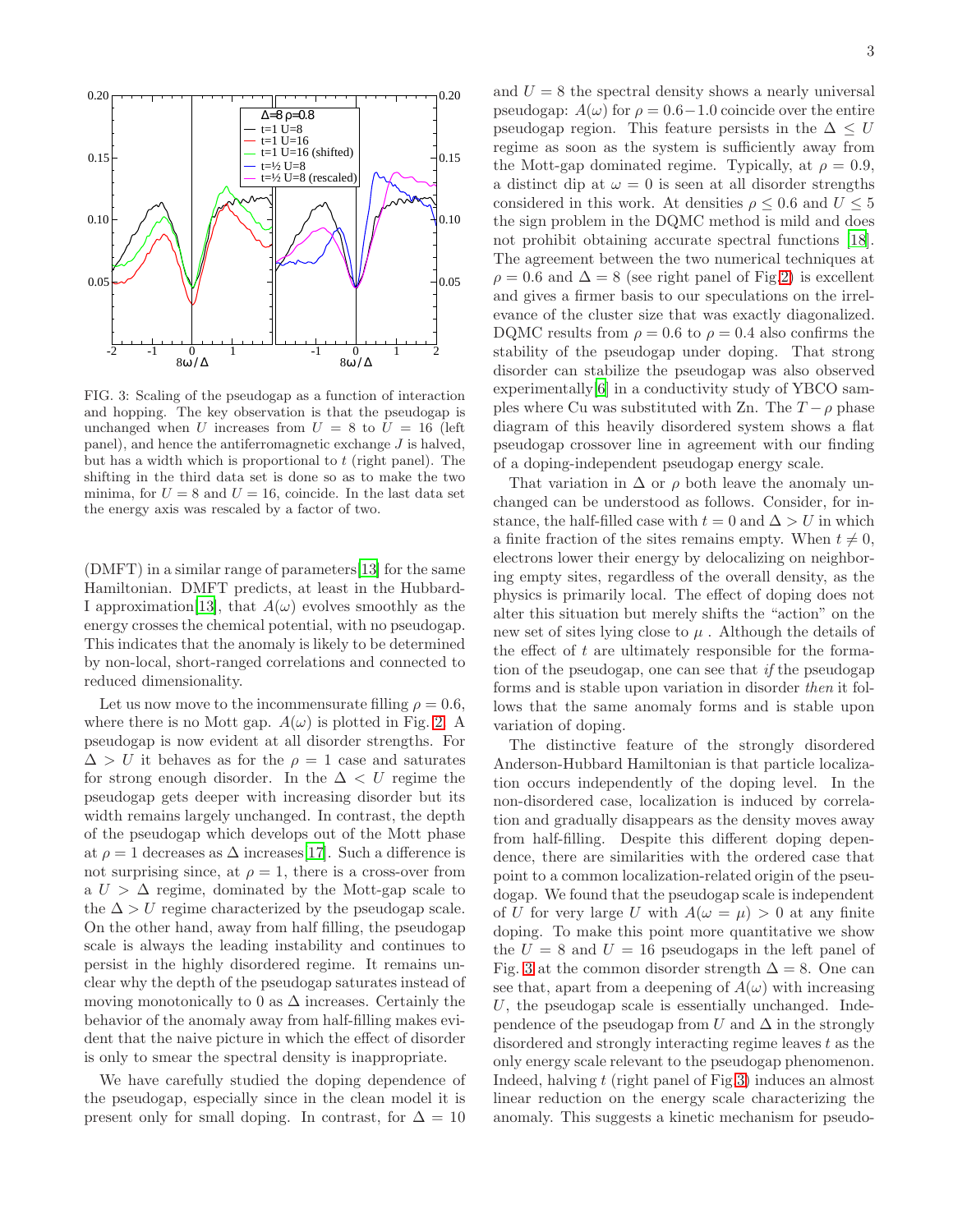

<span id="page-3-14"></span>FIG. 4: The momentum resolved spectral function  $A_k(\omega)$ exhibits a pseudogap as the Fermi surface is crossed. Here  $U = 8, \Delta = 8, \text{ and } \rho = 0.8.$ 

gap formation and it certainly rules out super-exchange since the magnetic energy scale  $J$  tends to 0 in this limit. Spin, however, has to play a crucial role since, obviously, spinless fermions interacting through a local  $U$  would show a smooth  $A(\omega)$  with no suppression at the Fermi surface.

An interesting feature of the clean Hubbard model and of experiments on cuprates is the momentum dependence of the pseudogap. In the hole doped case for example, sharp excitations survive as one crosses the Fermi energy along the nodal direction whereas a pseudogap develops along the anti-nodal one. The behavior of the averaged  $A_k(\omega)$  in the strongly disordered regime ( $\Delta = 8$ ) is given in Fig. [4.](#page-3-14) As  $k$  cuts through the Fermi surface either along the anti-nodal  $((0,0)$  to  $(\pi,0)$ ) or nodal  $((0,0)$  to  $(\pi, \pi)$ ) lines, a depression in  $A_k(\omega)$  is seen as  $k_F$  is traversed. This is therefore at odds with the results on the clean model and experimental data. A qualitative explanation for such a difference could reside in the different nature of electron localization in the two cases: while localization is certainly isotropic in the strongly disordered scenario this is not necessarily so in clean materials where it is induced by dynamical inhomogeneities.

In conclusion, we have shown the formation of a robust pseudogap in systems with strong repulsive local interaction and strong disorder. This parameter regime lies outside the range of applicability of the perturbative AA calculation. It also lies outside the Coulomb gap scenario since the potential is local, and there is no Coulomb gap for the on-site Hubbard interaction when the itinerancy of the electrons is switched off.

Although our exact Lanczos analysis is carried out only on clusters small enough to be exactly diagonalized, the phenomenon is also present on much larger clusters treated with the exact DQMC method. The pseudogap energy scale is set by  $t$ , a result shared with other recent

numerical studies of non-disordered, strongly interacting systems [\[4,](#page-3-4) [5\]](#page-3-5). In particular, it persists even when  $J \to 0$ , and so does not appear to be linked to antiferromagnetic fluctuations. Finally, it is suggestive that recent experiments [\[6\]](#page-3-6) observed a doping independent anomalous behavior in the conductivity of highly disordered cuprates consistent with what is reported here.

In the uniform Hubbard model, and the cuprate materials which it may describe, spatial inhomogeneities arise spontaneously, without any explicit symmetry-breaking in the Hamiltonian itself [\[15,](#page-4-2) [16\]](#page-4-3). Likewise, the pseudogap is a feature of the model [\[3](#page-3-3), [4](#page-3-4), [5\]](#page-3-5) and the materials. Both phenomena disappear with doping. Disorder however induces i)the stabilization of the pseudogap over a much larger range of densities; ii) its independence on the momentum. These facts, together with the persistence of the pseudogap at large values of  $U$  in both disordered and uniform models, are compatible with a scenario where the pseudogap in the strong-coupling regime is intrinsically linked to electron localization and driven by a kinetic mechanism. Such a picture, which invokes spatial inhomogeneities, thus connects the appearance of the pseudogap in the two seemingly rather different contexts of metal-insulator transitions driven by the interplay of randomness and correlation, and the cuprate superconductors.

This research was sponsored by the National Nuclear Security Administration under the Stewardship Science Academic Alliances program through DOE Research Grant DOE DE-FG01-06NA26204. We are grateful for input from J. Garcia, to M. Jarrell for use of his Maximum Entropy code and to R. Singh and G. Zimanyi for many useful discussions.

- <sup>∗</sup> Electronic address: [chiesa@ucdavis.edu](mailto:chiesa@ucdavis.edu)
- <span id="page-3-1"></span><span id="page-3-0"></span>[1] B.L. Altshuler and A.G. Aronov, Solid State Commun. 30, 115 (1979).
- <span id="page-3-2"></span>[2] A.L. Efros and B.I. Shklovskii, J. Phys. C8, L49 (1975).
- <span id="page-3-3"></span>[3] S. Moukouri *etal.* Phys. Rev. **B61**, 7887 (2000).
- <span id="page-3-4"></span>[4] B. Kyung *etal*, Phys. Rev. Lett. **93**, 147004 (2004).
- <span id="page-3-5"></span>[5] B. Kyung *etal*, Phys. Rev. **B73**, 165114 (2006).
- <span id="page-3-6"></span>[6] S.H. Naqib, J.R. Cooper, R.S. Islam, and J.L. Tallon, Phys. Rev. B71, 184510 (2005).
- <span id="page-3-7"></span>[7] R. Blankenbecler, D.J. Scalapino, and R.L. Sugar, Phys. Rev. D24, 2278 (1981).
- <span id="page-3-8"></span>E. Dagotto Rev. Mod. Phys. **66**, 763 (1994).
- <span id="page-3-9"></span>[9] J. Tinka Gammel, D.K. Campbell, E.Y. Loh, [cond-mat/9209026.](http://arxiv.org/abs/cond-mat/9209026)
- <span id="page-3-10"></span>[10] C. Gros, Phys. Rev. **B53**, 6865 (1996).
- <span id="page-3-11"></span>[11] R. Haydock, V. Heine, and M.J. Kelly, J. Phys. Chem. 8, 2591, (1975).
- <span id="page-3-12"></span>[12] J.E. Gubernatis, M. Jarrell, R.N. Silver, and D.S. Sivia, Phys. Rev. B44, 6011 (1991).
- <span id="page-3-13"></span>[13] Y. Song, R. Wortis, and W.A. Atkinson, Phys. Rev. B77, 54202, (2005).
- [14] M. Randeria, R. Sensarma, N. Trivedi, and F-C. Zhang